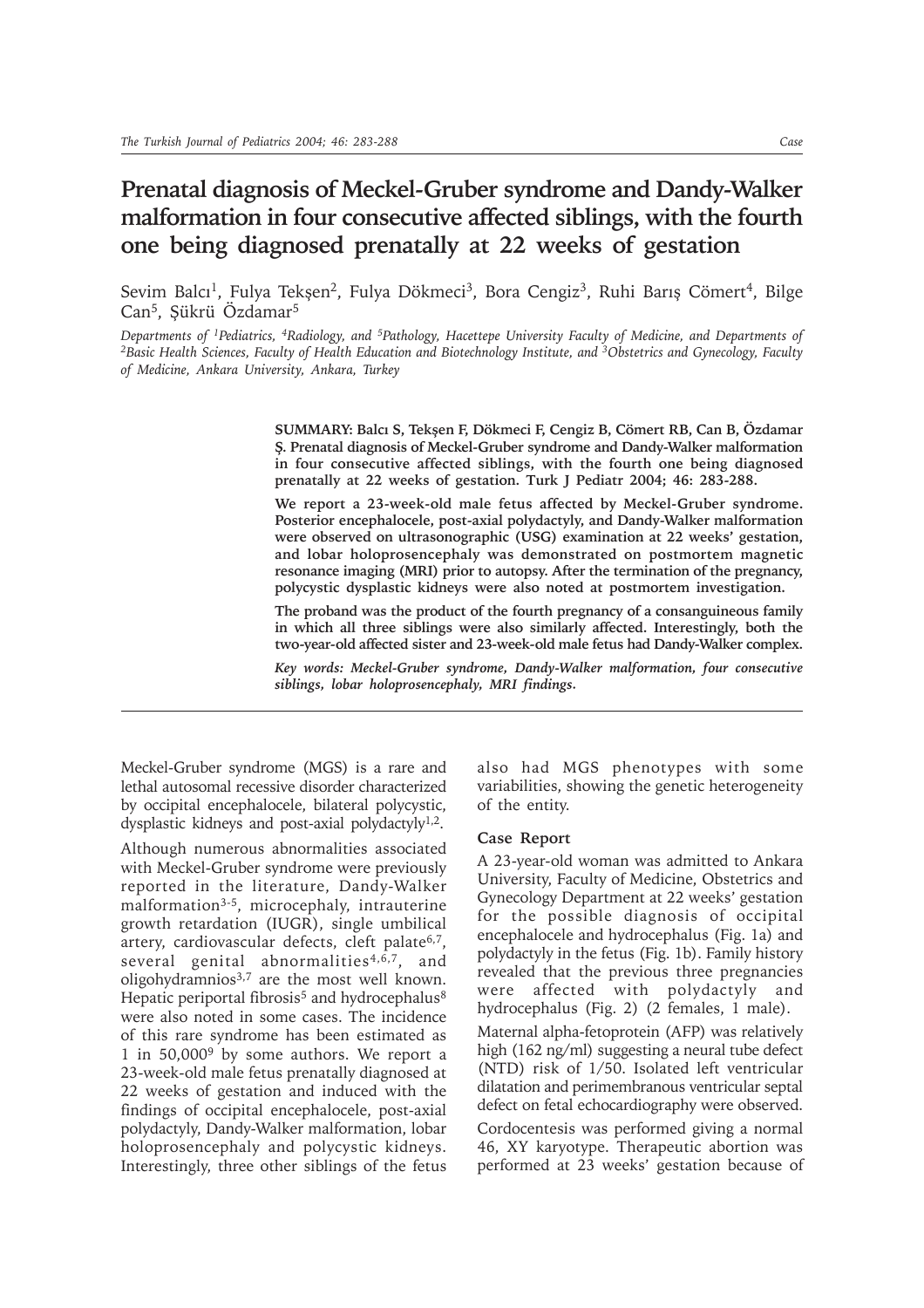

**Fig. 1.** a) Ultrasonographic appearance of the fetus at 22 weeks' gestation characterized by occipital encephalocele b) Polydactyly demonstrated by fetal sonography.



**Fig. 2.** Pedigree of the family.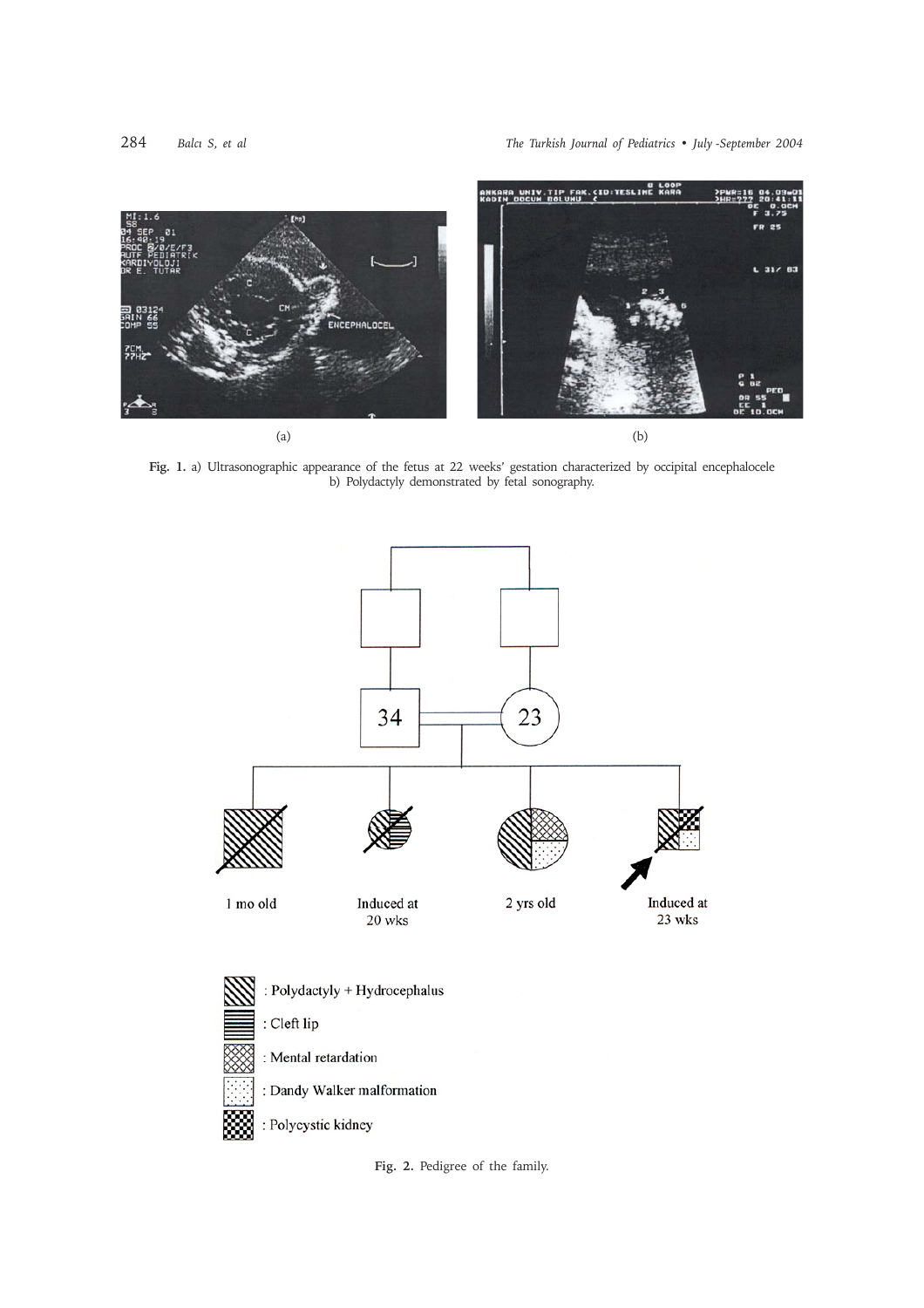multiple congenital malformations. Postmortem magnetic resonance imaging (MRI) was performed before the autopsy, revealing vermian hypoplasia, posterior fossa cyst (Fig. 3a), lobar holoprosencephaly (Fig. 3b), and Dandy-Walker malformation (Fig. 3c).

Postmortem external examination revealed a male fetus with a weight of 580 g and crownheel length of 30 cm. Head circumference was 25 cm. The fetus had occipital encephalocele, post-axial polydactyly of hands (Fig. 4) and polydactyly in the hands and feet. Bilateral

a) Coronal T1 weighted image demonstrating vermian hypoplasia, dilatation of lateral ventricles and posterior fossa cyst.





b) Coronal T1 weighted image of lobar holoprosencephaly. The cerebral hemispheres were only fused at the level of thalamus.



c) Sagittal T1 weighted image demonstrated the key features of Dandy-Walker malformation such as the fourth ventricle was being directly communicating with a cyst of the posterior fossa. The hypoplastic vermis had incomplete rotation. Tentorium was high.

**Fig. 3.** Postmortem MRI findings of the 22-week-old fetus.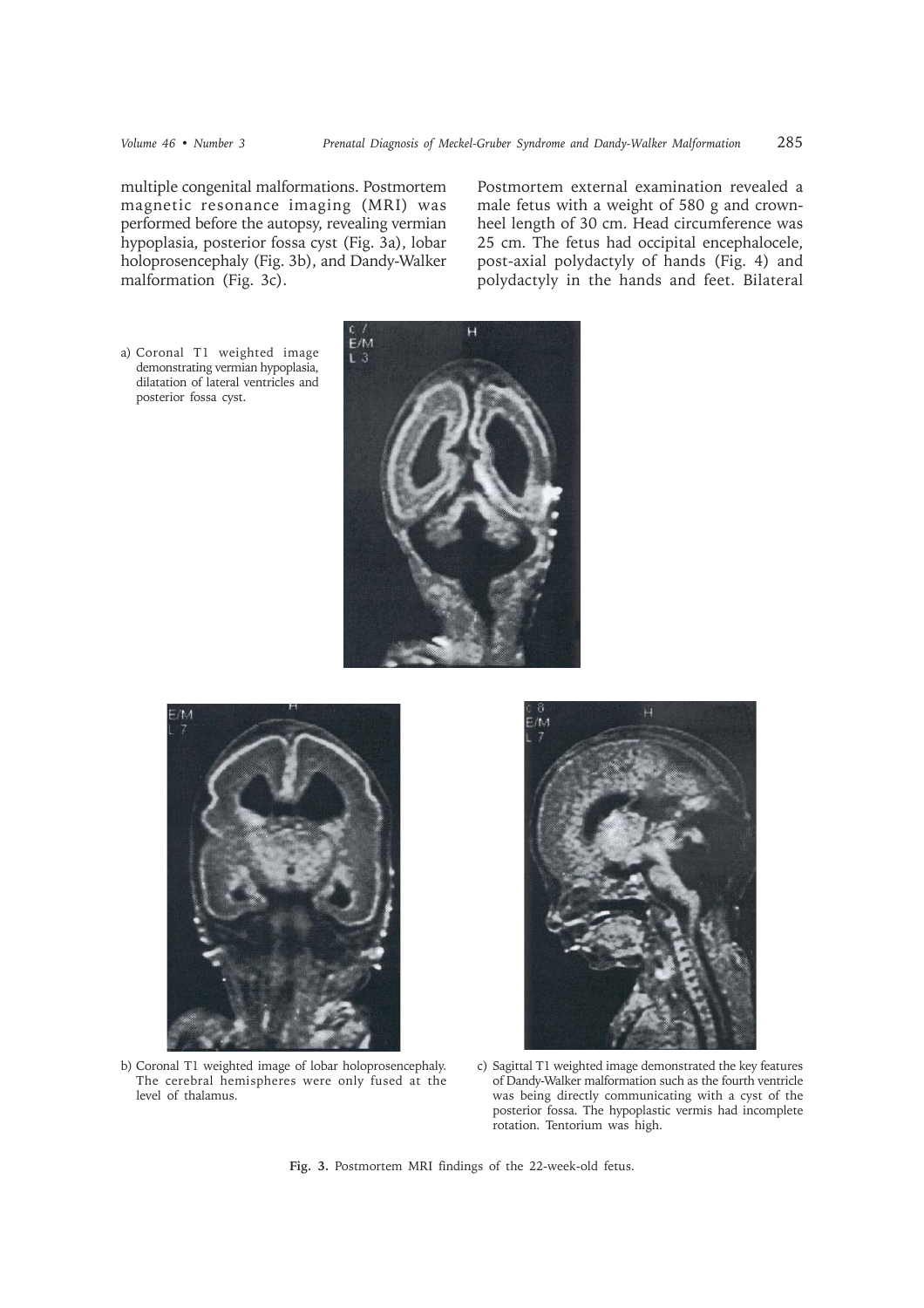

**Fig. 4.** External appearance of the fetus with post-axial polydactyly of the hands and occipital encephalocele.

lobulated kidneys were noted. Bilateral total renal weight was 6 g (normal  $4\pm 1.7$  g).

Macroscopic examination of central nervous system (CNS) revealed dilatation of lateral ventricles and severe hypoplasia of cerebellar vermis covered by an arachnoidal cyst of about 1 cm in diameter. Protruded leptomeningeal tissue was detected through to the occipital osseous defect about 1 cm in diameter.

On cross-section, the cut surfaces of kidneys were cystic in appearance like a sponge kidney. Microscopically cystic proximal, distal and collecting tubules of varying sizes were observed especially in the medulla of both kidneys (Fig. 5). The ureters and bladder were normal. The liver weighed 26 g (normal  $21 \pm 7$  g). Microscopically portal tract revealed fibrosis by immature mesenchymal connective tissue not associated with biliary duct dysgenesis. The first pregnancy was terminated with cesarean section due to hydrocephalus at 34 weeks' gestation and he died in the first month (Fig. 2). Fetus had hydrocephalus and post-axial polydactyly in both hands and feet. He also had heart defect, and was thus thought to be affected by MGS, but unfortunately the family refused a postmortem examination.

286 *Balci S, et al* The Turkish Journal of Pediatrics • July -September 2004



**Fig. 5.** Microscopic appearance of the fetal kidneys showing cystic collecting ducts, normal glomerulus and dilatation of the tubules (HEx40).

The second pregnancy was terminated by induction and female fetus was born at 23 weeks' gestation with the similar findings observed sonographically: hydrocephalus, occipital encephalocele, post-axial polydactyly and cleft lip. Microscopic evaluation was not possible because of severe autolytic changes.

The third pregnancy was followed by another medical center, and similar CNS malformations were observed at 28 weeks' gestation and cesarean section was performed at 36 weeks' gestation. This female patient also had bilateral post-axial polydactyly in the hands and feet. Magnetic resonance imaging findings of this severely mental and motor retarded patient at two years showed dilatation of the 4th ventricle (Fig. 6), cortical atrophy, Dandy-Walker variant and delayed myelinization in white matter. In addition to these malformations, ventricular septal defect (VSD) and pulmonary stenosis were observed. Sonographically the kidneys were found in normal limits; thus, kidney biopsy was not performed for ethical reasons.

Findings of the four siblings are summarized in Table I.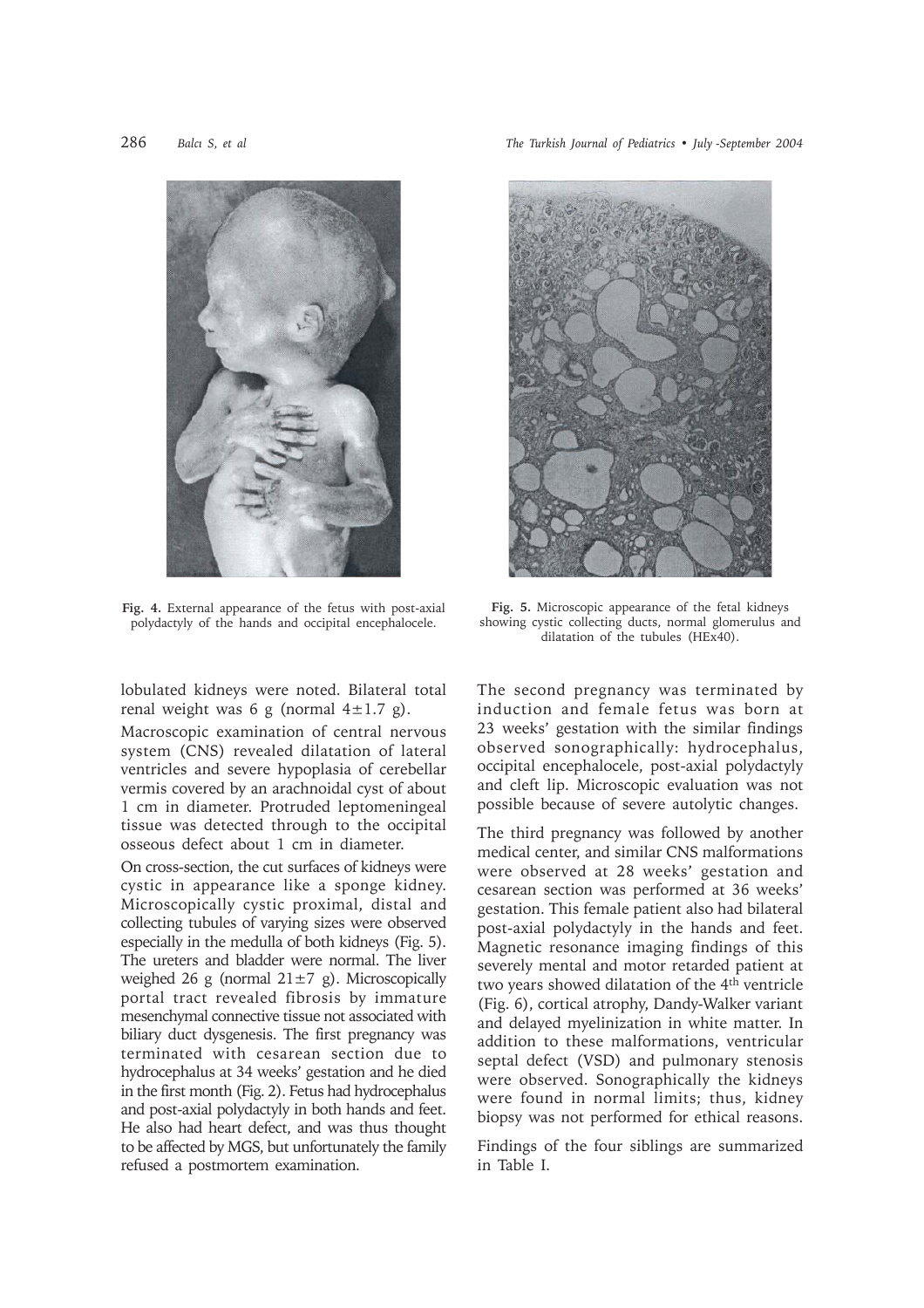

**Fig. 6.** MRI of two-year-old sister of the proband showing the features of Dandy-Walker variant. A retrocerebellar cyst freely communicating with the fourth ventricle and causing partial inferior vermian hypoplasia was observed on sagittal T1 weighted image; the torcular herophili was not elevated.

**Table I.** The Anomalies Observed in the Four Siblings of the Family

|                               | Sibling no. |        |   |  |
|-------------------------------|-------------|--------|---|--|
| Anomaly                       |             | 2      | 3 |  |
| Post-axial polydactyly        |             |        |   |  |
| Dysplastic polycystic kidneys | P           | ?      |   |  |
| Posterior encephalocele       |             | $\div$ |   |  |
| Hydrocephalus                 |             |        |   |  |
| Dandy-Walker malformation     | ς           | ς      |   |  |
| Dandy-Walker variant          |             |        |   |  |
| Cleft lip                     |             |        |   |  |
| Mental retardation            |             | ς      |   |  |
| Heart defect                  |             |        |   |  |

# **Discussion**

Meckel-Gruber syndrome is characterized by cystic kidneys, occipital encephalocele and postaxial polydactyly. Two of the three major anomalies are sufficient for the definitive diagnosis. It was reported that 57% of the cases had three cardinal findings, but 16% had only polycystic kidney and polydactyly. The remainder exhibit other variations. Farag et al.10 reported five Bedouin sibs with MGS lacking polydactyly; this could be explained by the phenotypic variability of MGS pleiotropic gene<sup>10</sup>.

The spectrum of the phenotype in the MGS is very wide, encompassing various combinations of some quite common anomalies. Some cases may even be evaluated as a different syndrome<sup>11</sup>. Similarly in our family, four sibs had different phenotypic findings of MGS, again supporting the pleiotropic effect of the gene.

In the presented case, the fourth pregnancy, from a consanguineous family the prenatal diagnosis was made sonographically by the detection of polydactyly and CNS malformations at 22 weeks' gestation. In view of these findings, the fetus and the previous similarly affected siblings were accepted as MGS. CNS malformations of MGS are variable and show a broad spectrum ranging from occipital encephalocele, Chiari malformation, hydrocephalus, polymicrogyria, arhiencephaly, holoprosencephaly, agenesis of corpus callosum and anencephaly.

Unfortunately the previously affected siblings also had CNS malformations but could not be diagnosed as Meckel-Gruber syndrome. If the correct diagnosis could have been made, these cases would have been diagnosed. The other two findings of the classical triad, namely, renal cystic dysplasia and post-axial polydactyly, were present in the affected fetus. In addition to these abnormalities, Dandy-Walker malformation, including lobar holoprosencephaly and posterior fossa cyst, was also noted in our case with MGS.

Meckel-Gruber syndrome (MGS) is a lethal syndrome, generally resulting in utero or neonatal death within a few hours of life; thus, earlier prenatal diagnosis is very important.

The condition can be diagnosed sonographically in the first and second trimester<sup>12,13</sup>.

Earlier diagnosed cases were reported at 12+2 weeks' gestation by transabdominal ultrasound<sup>14</sup>, at 10 weeks by embryoscopy15 and at 11 weeks of menstrual age, again by embryofetoscopy<sup>16</sup>.

In our case, due to the late attendance of the patient, ultrasonographic examination was only performed in a later period at 22nd weeks of gestation, but we had the advantage of determining the high maternal serum alphafetoprotein level in the second trimester, which confirmed the diagnosis by showing the presence of the occipital encephalocele. Another interesting point in the presented consanguineous family was the observation of this syndrome in the four consecutive affected siblings with different phenotypes. Two consecutive pregnancies from a Polish family<sup>17</sup>; six children (five of whom died), three definitely, two possibly affected by MGS from a Papua New Gunean family18; two siblings